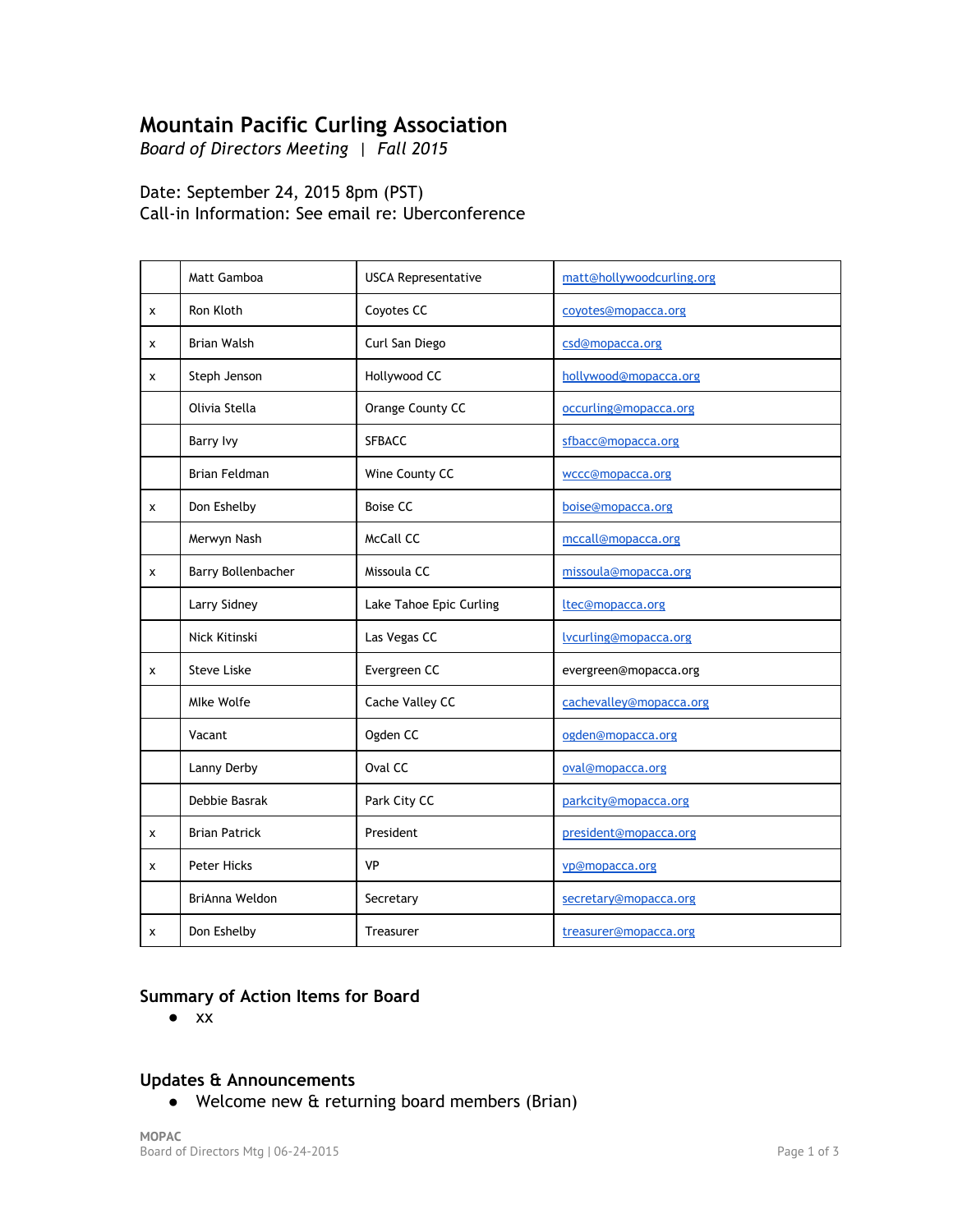- Treasurer's Report (Don)
- Send any website updates including for the bonspiel calendar to Bri (secretary@mopacca.org)

**Management & Other Topics**

- Whitefish CC
- Proposal to subsidize trip to USCA Directors Mtg
- **Committees & Memberships**
	- Competitions (Brian)
	- New Arena Ice Tech Committee (Barry I.) ○ Any updates?

## **USCA Updates**

● Proposal for USCA social membership (Barry B) **Round Robin/wrap up**

#### **MOTIONS & RESULTS**

Motion 1 ‐ Whitefish CC

Don Eshelby ‐ To approve the Whitefish Curling Club application to join Mopac Second ‐ Ron Kloth

Motion carried

Motion 2 ‐ USCA Dues Proposal

Barry Bollenbacher ‐ To pursue with the USCA that members who have been curling for less than two years be allowed the option to join the USCA as a social member at a reduced rate and still participate in the insurance program. Full membership would still be required in order to compete Second ‐ Don Eshelby

Motion Carried

#### **Next meetings/ Save the Date:**

Winter: Wednesday, December 9th, 2015, 7pm PST Spring: Sunday, March 13, 2016, 7pm PST Summer: Monday, June 13, 2016, 7pm PST Fall: Tuesday, September 13, 2016, 7pm PST

Being established on the following rotating schedule: March- 2nd Sunday June- 2nd Monday September- 2nd Tuesday December - 2nd Wednesday